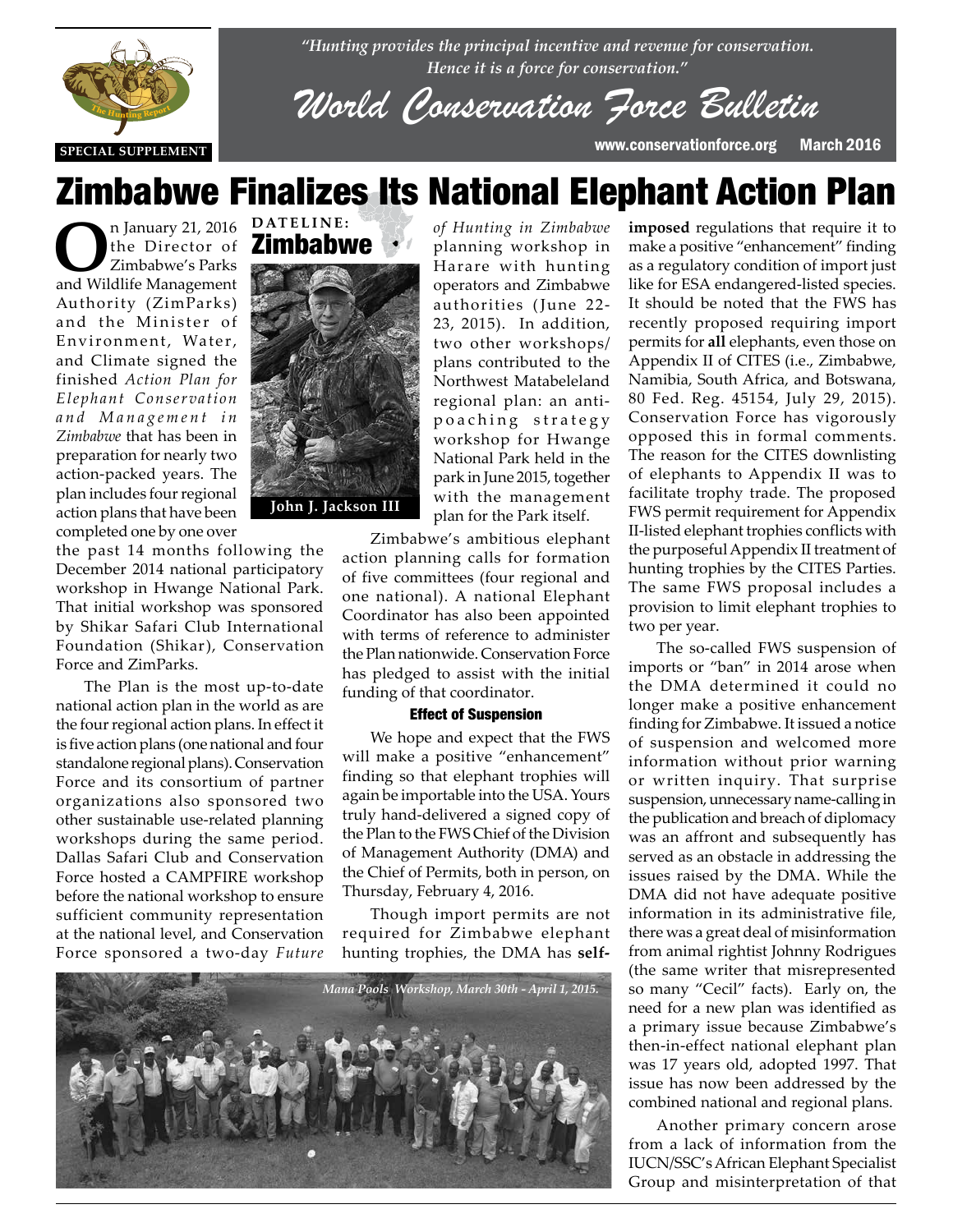## The Role of Sport Hunting in Elephant Conservation

*(Excerpted from the* Action Plan for Elephant Conservation and Management in Zimbabwe*:)*

Elephants are a charismatic species but can also be destructive when they destroy crops, threaten livestock and even human lives.

To have a future, elephants must have value. Value to the governing authorities and to the local people. The greater the value, the greater the tolerance of them is likely to be. The local people who live closest to them will determine the long-term survival of species like elephant.

Regulated sport hunting converts wildlife into assets for the benefit of local people and the country as a whole. Wildlife can be a most valuable asset and in turn empower local communities and provide basic necessities. When it is viewed as a valuable asset, wildlife becomes an economically competitive land use in Zimbabwe, which leads to habitat preservation instead of habitat destruction and conversion to agriculture or livestock production. Game animals have a survival advantage because of user-pay stewardship systems where use revenue generated from tourist hunters is paid through to wildlife authorities and local communities.

The presence of regulated hunting can also reduce illegal activities. Many hunting operators in Zimbabwe have specialised anti-poaching units. Private operators'

group's Elephant Database by the FWS' staff. The African Elephant Specialist Group had neglected to add a number of recent population estimates from Zimbabwe to its database. Additionally, the FWS had misinterpreted the database as indicating a dramatic reduction in the number of elephants in Zimbabwe. The 2014 National Elephant Aerial Survey provided an up-to-date, science-based aerial estimate of nearly 83,000 elephants that has now put those mistakes to rest. The recent survey did confirm declines in two smaller regions, which Zimbabwe officials had been tracking and were well aware of. The first two participatory action planning workshops were intentionally organized in those two regions with elephant population declines. That immediately set into motion a host of aggressive antipoaching actions that are controlling the poachers today. Conservation Force is even funding a reward program for lease agreements are being reviewed to include anti-poaching as an obligation of the concessionaire. Regulated hunting is the opposite of poaching. One is a lawful activity designed by government wildlife authorities and experts to perpetuate resources and the other is prohibited thievery outside of and away from the system. The first is like making a bank deposit and the second is like a bank robbery, without sustainable limits.

Trophy hunting revenues are vital because there are not enough tourists to otherwise generate income to support all protected areas. Eco-tourism revenues are typically sufficient to cover the costs of only some of the parks and certainly not to justify wildlife as a land use outside of protected areas. Hunting is able to generate revenues under a wider range of scenarios than ecotourism, including in remote areas lacking infra-structure, attractive scenery, or high densities of viewable wildlife.

Consequently, elephant and other wildlife populations will be negatively affected through reduced conservation efforts arising from low funding and reduced goodwill from the communities, when in reality the elephant has the economic potential to raise adequate funds to support itself and other species. For these reasons, Zimbabwe confirms its commitment to the sustainable use of elephant and other wildlife in this Action Plan.

arrest and conviction of poachers in the Sebungwe Region.

#### The 2014 National Elephant Aerial Survey: Four Regions of Zimbabwe

Zimbabwe shares the largest elephant population in the world with Botswana and holds the second largest elephant population. The *2014 National Elephant Aerial Survey* provided an estimate of 82,000 elephants in Zimbabwe, but it excluded a probable thousand more in a number of small

*Conservation Force's Sebungwe Regional Elephant Planning Workshop in May 2015.*





EDITOR/WRITER John J. Jackson, III

PUBLISHER Barbara Crown

Copyright ©2016 by Dagga Boy Enterprises LLC. ISSN 1052-4746. This bulletin on hunting-related conservation matters is published periodically free of charge for subscribers to The Hunting Report, 12182 SW 128 Street, Miami, FL 33186. All material contained herein is provided by famed wildlife and hunting attorney John J. Jackson, III with whom The Hunting Report has formed a strategic alliance. The purpose ery, or high **the alliance is to educate the hunting community as** are purpose of the alliance is to educate the hunting community as well as pro-advocacy of hunting rights opportunities. More broadly, the alliance will also seek to open up new hunting opportunities worldwide and ward off attacks on cted through **combinations opportunities worldwide and ward off attacks on<br>trising from <b>currently available opportunities.** For more information on Conservation Force and/or the services available through Jackson's alliance with The Hunting Report, write:

> Conservation Force 3240 South I-10 Service Road West, Suite 200 Metairie, LA 70001 Tel. 504-837-1233 Fax 504-837-1145 www.ConservationForce.org

For reprints of this bulletin or permission to reproduce it and to inquire about other publishing-related matters, write:

The Hunting Report 12182 SW 128 Street Miami, FL 33186 Tel. 1-800-272-5656 Fax 305-253-5532

*Remember to favor Conservation Force's Corporate Sponsors:*







www.hornady.com



ripcordtravelprotection.com

*The leaders in their fields.*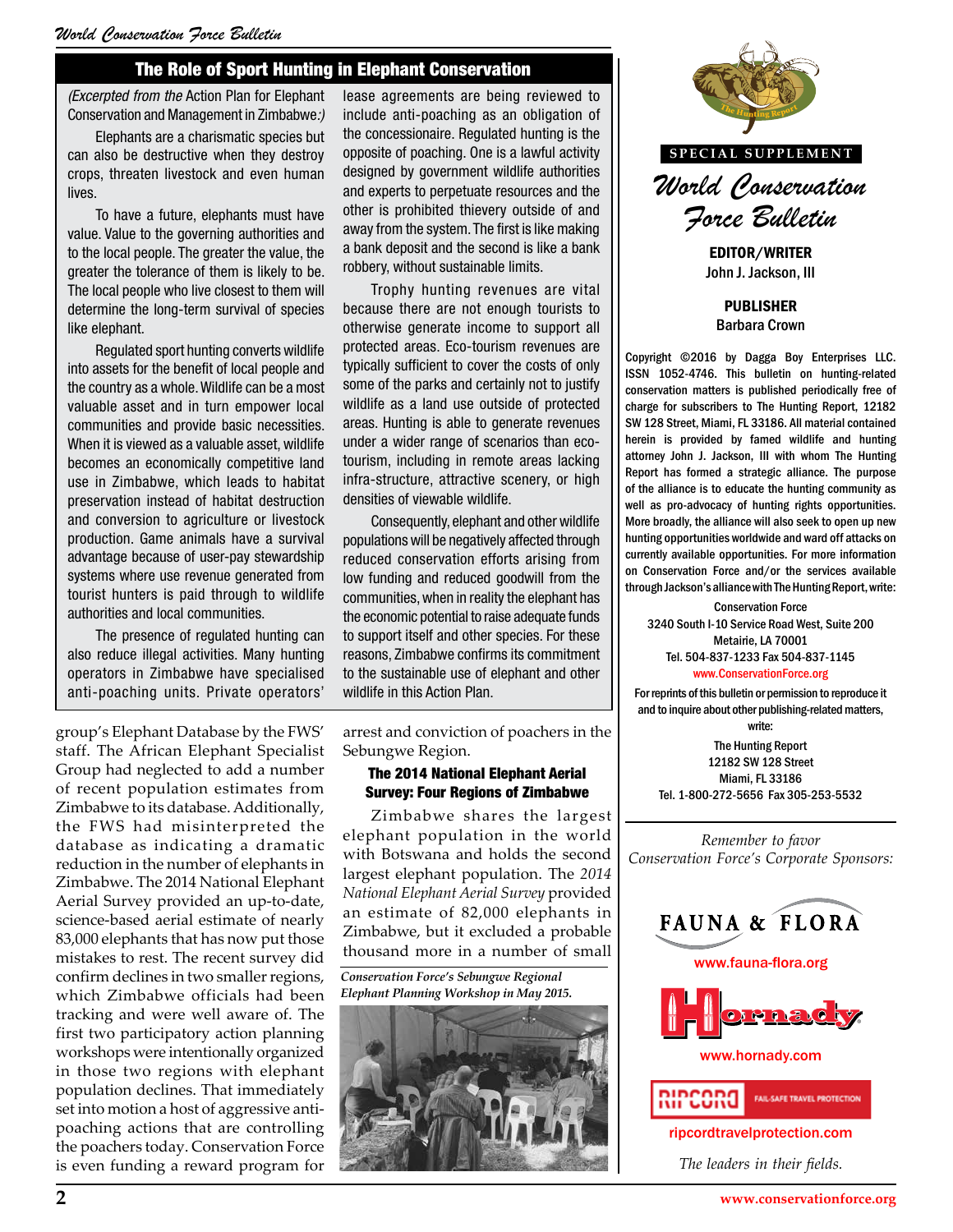### **SPECIAL SUPPLEMENT TO THE HUNTING REPORT**

populations that were not surveyed, such as Malilangwe and Bubye Valley Conservancies, Tuli Safari Area, etc. Those populations brought the total closer to 83,000.

In the 2014 survey, the *Sebungwe Region* reflected a decline, but that must be viewed in perspective. All the regional population densities except Sebungwe continue to exceed desired density limits established in the 1980s. Sebungwe is the only region with a plan to increase the population to a minimum viability threshold.

The elephant populations in the three districts of Sebungwe grew from 2,000 elephants in the 1920s up to a high of about 15,000 in 2006. Now it is down to 3,500. Viewed in perspective, the human population increased from 45,000 in 1950 to 700,000 in 2013, which is more than twice the threshold human density at which elephants disappear from settled areas. In that regional plan a tentative target of 5,000 elephants has been set in Sebungwe's 7,000 square kilometers of available habitat. That plan has been vigorously pursued since first drafted in June 2015. It must be noted that this is the smallest of the four regional populations (3,500



*Working group in South East Lowveld participatory workhop, September 2015.*

of the 83,000), while the countrywide population total has gone from 4,000 elephants in 1900 to nearly 83,000 today.

The second region with elephant decline is in the *Mid-Zambezi Valley*. That population reached a high of 19,000 elephants in 2001. It has since declined to 11,300 in 2014. Again this is above long intended "density limits" and is of concern because it remains excessive, not depleted.

The third regional plan covers the *South East Lowveld*, which includes Gonarezhou National Park, Savé Valley Conservancy and more. The population

is on the increase with a Gonarezhou National Park population of 11,000 elephants growing about 5% per annum over the last 20 years. Overall there are about 13,000 elephants in this range/ area – the most elephants in more than a century. This is also where a number of 100-pound elephants have been taken in recent years. Nevertheless, after a full participatory workshop a new regional plan is in place.

The fourth plan is that in the *Northwest Matabeleland Region*, which includes Hwange National Park, the Matetsi complex, et al. The estimated elephant population is 53,991 (approximately 54,000). This is the densest elephant population of the four regions at 2.16 elephants per square kilometer and 3.02 elephant per square kilometer in Hwange National Park itself.

To quote the National Plan, "By any standards Zimbabwe has a proud history of successful elephant conservation." Indeed, it does have every reason to be proud. In the Foreword to the Plan, the Honorable Oppah Muchinguri-Kashiri (MP) states:

"The government is aware of the pressure in the current conservation

### The Importance of Community Based Conservation to the Future of Elephant Management in Zimbabwe

*(Excerpted from the* Action Plan for Elephant Conservation and Management in Zimbabwe*:)*

The Community Areas Management Programme for Indigenous Resources (CAMPFIRE) of Zimbabwe has been widely regarded as one of Africa's most successful contemporary conservation initiatives. It permits the residents of communal lands – basically the poor rural communities – to share in the benefits generated by wildlife utilisation on those lands by granting Appropriate Authority to Rural District Councils (RDCs) to manage wildlife on communal lands and requiring a certain percentage of revenue to be paid to the wards and councils.

CAMPFIRE operates in about 50,000  $km<sup>2</sup>$  (12.7%) of land in Zimbabwe. This is roughly equivalent landmass to the Parks and Wildlife Estate. CAMPFIRE encompasses about 777,000 households with an average family size of five, who face food insecurity and deep poverty (average income \$1 a day).

Between 1994 and 2012, CAMPFIRE generated \$39 million of which \$21.5 million was allocated to communities and used for resource management (22%), household benefits (26%), and community projects (52%). About 90% of CAMPFIRE's revenue comes from hunting, with elephant hunting contributing more than 70% of annual revenue.

Based on the Constitution of the CAMPFIRE Association as amended in 2007, all major hunting RDCs use CAMPFIRE revenue-sharing guidelines. In these districts safari operators pay revenue directly into community-controlled bank accounts using the following breakdown: CAMPFIRE community share (55%), RDC fees (41%), CAMPFIRE Association levy (4%).

Despite its achievements CAMPFIRE still faces fundamental challenges. In particular, the development strategies of households in CAMPFIRE areas focus on land uses that are incompatible with wildlife such as human immigration to rural areas, the extension of basic agricultural schemes and increased livestock numbers. Other CAMPFIRE challenges include: (i) the downturn in Zimbabwe's economy and tourism sector

post-2000, (ii) great reliance on consumptive trophy hunting and less focus on other uses and non-consumptive uses of natural resources, (iii) increasing human populations averaging 16-20 people per km<sup>2</sup> in some key wildlife districts, and (iv) lack of re-investment in development, fixed assets, human capital, and management and protection of wildlife in CAMPFIRE areas.

Despite these challenges, CAMPFIRE stands very high in the agenda of Zimbabwe's Government, and a review dedicated to improving the programme, including greater devolution of ownership of wildlife to communities, is ongoing and should be finalized by the end of 2015. Zimbabwe's Government recognises that the survival of wild animals depends entirely on those among whom they live. Unless local people want to save them, wildlife will be poached to the point where just a few remain in fortified reserves. CAMPFIRE is meant to avoid this and the future of wildlife in communal areas rests on the success of this programme.